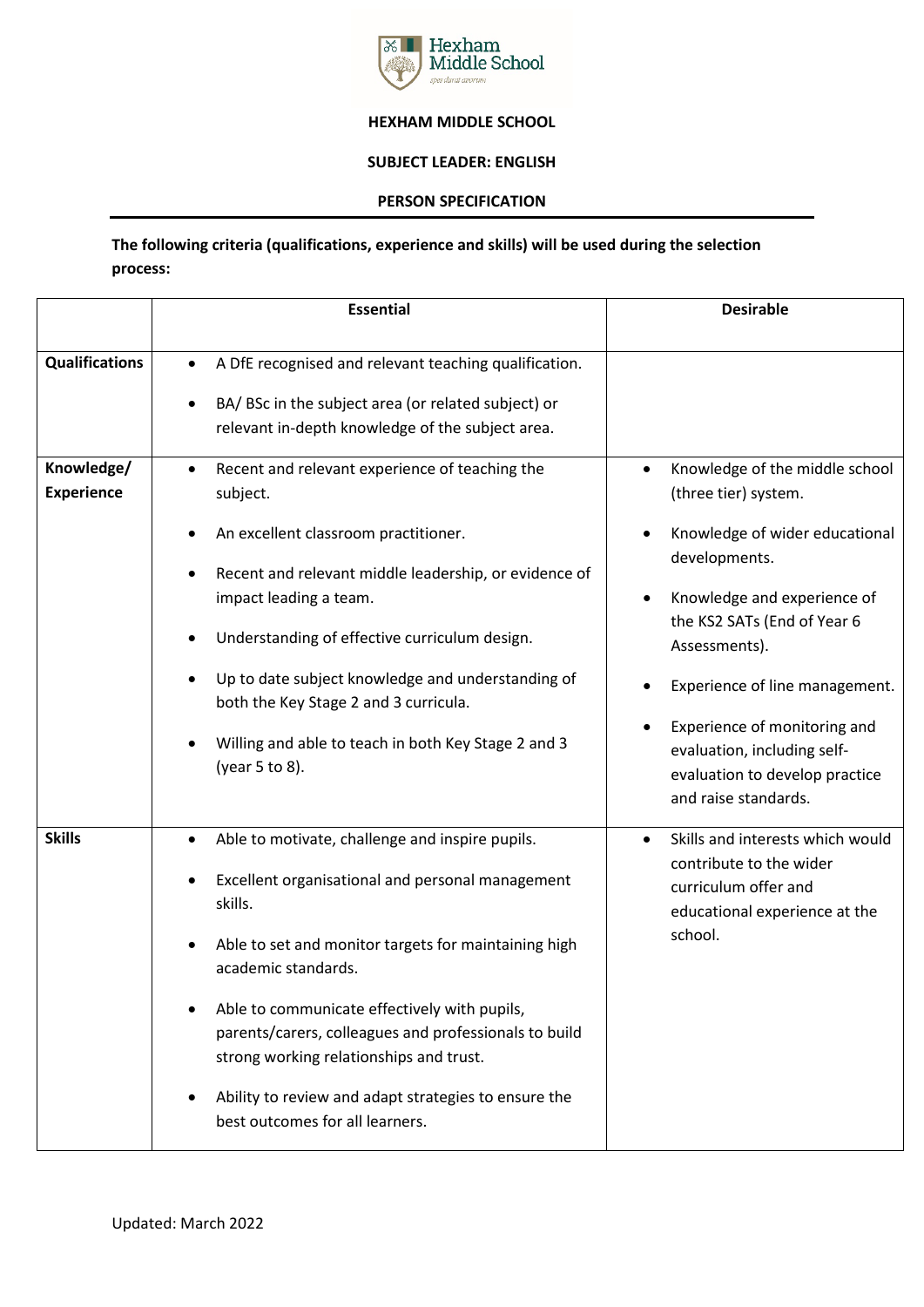|            | Continually able to focus on seeking improvements to<br>٠<br>ensure that the educational provision is the best it can<br>be.                                                                                |  |
|------------|-------------------------------------------------------------------------------------------------------------------------------------------------------------------------------------------------------------|--|
|            | Able to lead a team of teachers and to monitor and<br>evaluate practice.                                                                                                                                    |  |
|            | Able to design and teach effective lessons and learning<br>٠<br>activities across relevant curricula, age and ability<br>ranges including personalising learning to meet the<br>needs of individual pupils. |  |
|            | Able to demonstrate excellent standards of classroom<br>٠<br>practice and behaviour management whilst displaying<br>high expectations and ambition for all learners and<br>colleagues.                      |  |
|            | Understanding of the current legislation, policies and<br>٠<br>guidance on the safeguarding of learners and<br>promotion of pupil wellbeing.                                                                |  |
|            | A detailed, up-to-date knowledge and understanding<br>٠<br>of teaching, learning and behaviour management<br>strategies.                                                                                    |  |
|            | Able to use assessment and data to target teaching<br>$\bullet$<br>and ensure strong achievement and progress of all<br>learners.                                                                           |  |
|            | Able to use ICT to support learning, record keeping<br>٠<br>and assessment such as analysis of pupil achievement<br>and behaviour data.                                                                     |  |
|            | Excellent written and verbal communication skills.<br>٠                                                                                                                                                     |  |
|            | Evidence of relevant and ongoing commitment to<br>٠<br>professional development and training.                                                                                                               |  |
| Personal   | Positive, organised and ambitious for the success of<br>$\bullet$                                                                                                                                           |  |
| attributes | children and young people.                                                                                                                                                                                  |  |
|            | Compliance with all teacher and professional<br>٠<br>standards.                                                                                                                                             |  |
|            | Promote equality of opportunity, participation,<br>٠<br>diversity and responsibility.                                                                                                                       |  |